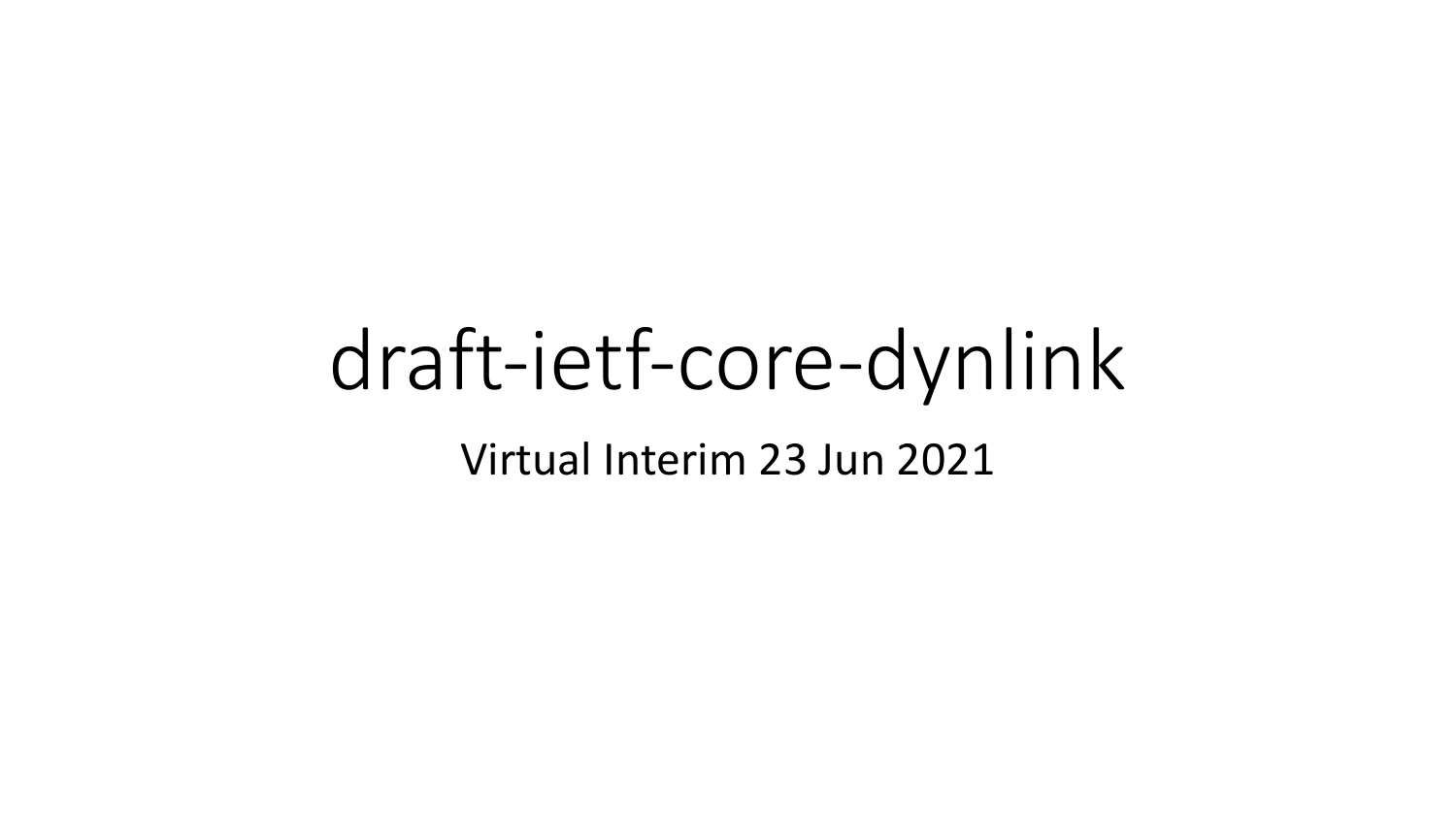## Dynlink developments

- Current draft is at version -13
- Continuing to incorporating feedback received for updates, corrections and clarifications
- Some significant changes will be done in the near future
	- After discussion with AD, Chairs and authors, Dynlink draft will be split into two WG drafts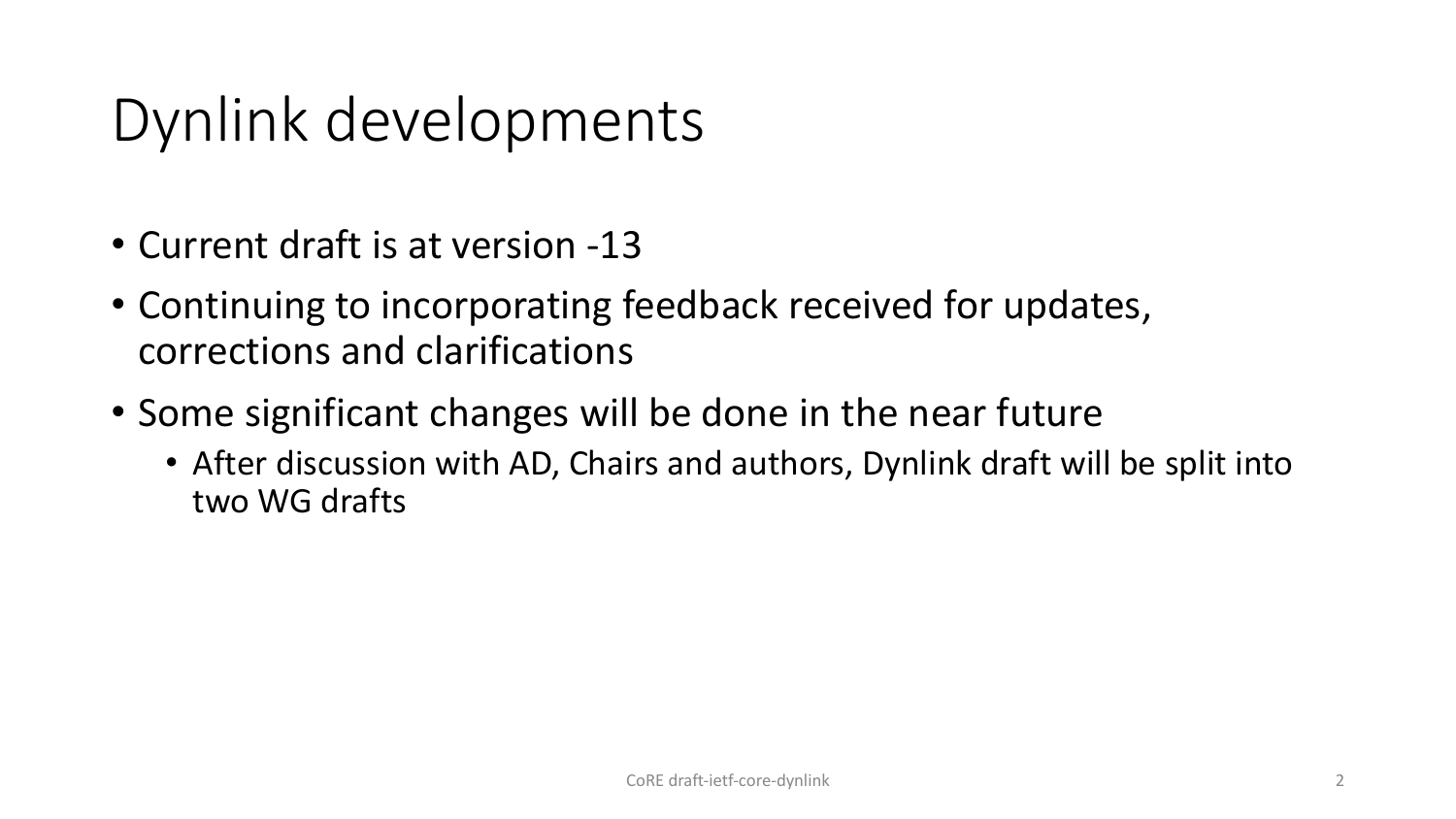#### $dratt-ietf-core-dynlink-13$

Table of Contents

| Introduction<br>Terminology .<br>.<br>Conditional Notification Attributes<br>3.1.<br>3.1.1.<br>Greater Than $(qt)$<br>3.1.2.<br>Less Than $(1t)$<br>3.1.3.<br>Change Step (st) $\ldots$<br>Notification Band (band)<br>3.1.4.<br>3.1.5.<br>3.2. Conditional Control Attributes<br>3.2.1.<br>Minimum Period (pmin)<br>3.2.2.<br>Maximum Period (pmax)<br>Minimum Evaluation Period (epmin)<br>3.2.3.<br>3.2.4.<br>Maximum Evaluation Period (epmax)<br>Confirmable Notification (con) $\cdots$<br>3.2.5.<br>Server processing of Conditional Attributes<br>3.3.<br>"bind" attribute and Binding Methods $\ldots$<br>The<br>4.1.<br>11<br>4.1.1. | Text extracted verbatim to new WG draft:<br>draft-ietf-core-conditional-attributes-00 |
|------------------------------------------------------------------------------------------------------------------------------------------------------------------------------------------------------------------------------------------------------------------------------------------------------------------------------------------------------------------------------------------------------------------------------------------------------------------------------------------------------------------------------------------------------------------------------------------------------------------------------------------------|---------------------------------------------------------------------------------------|
| 4.1.2.<br>4.1.3.<br>4.1.4.<br>13<br>Implementation Considerations<br>Security Considerations 16<br>Resource Type value 'core.bnd' 16<br>8.1.<br>8.2. Link Relation Type                                                                                                                                                                                                                                                                                                                                                                                                                                                                        | The rest of the dynlink-13 will be extracted<br>verbatim to dynlink-14                |
| ACAILOW LEUGEMENTS<br>10. Contributors<br>12.1.<br>Normative References<br>12 <sub>2</sub><br>Informative Deferences                                                                                                                                                                                                                                                                                                                                                                                                                                                                                                                           |                                                                                       |
| Minimum Period (pmin) example<br>22<br>A.1.<br>Maximum Period (pmax) example<br>22<br>A.2.<br>A.3.<br>24<br>Greater Than (gt) and Period Max (pmax) example 24<br>A.4.                                                                                                                                                                                                                                                                                                                                                                                                                                                                         |                                                                                       |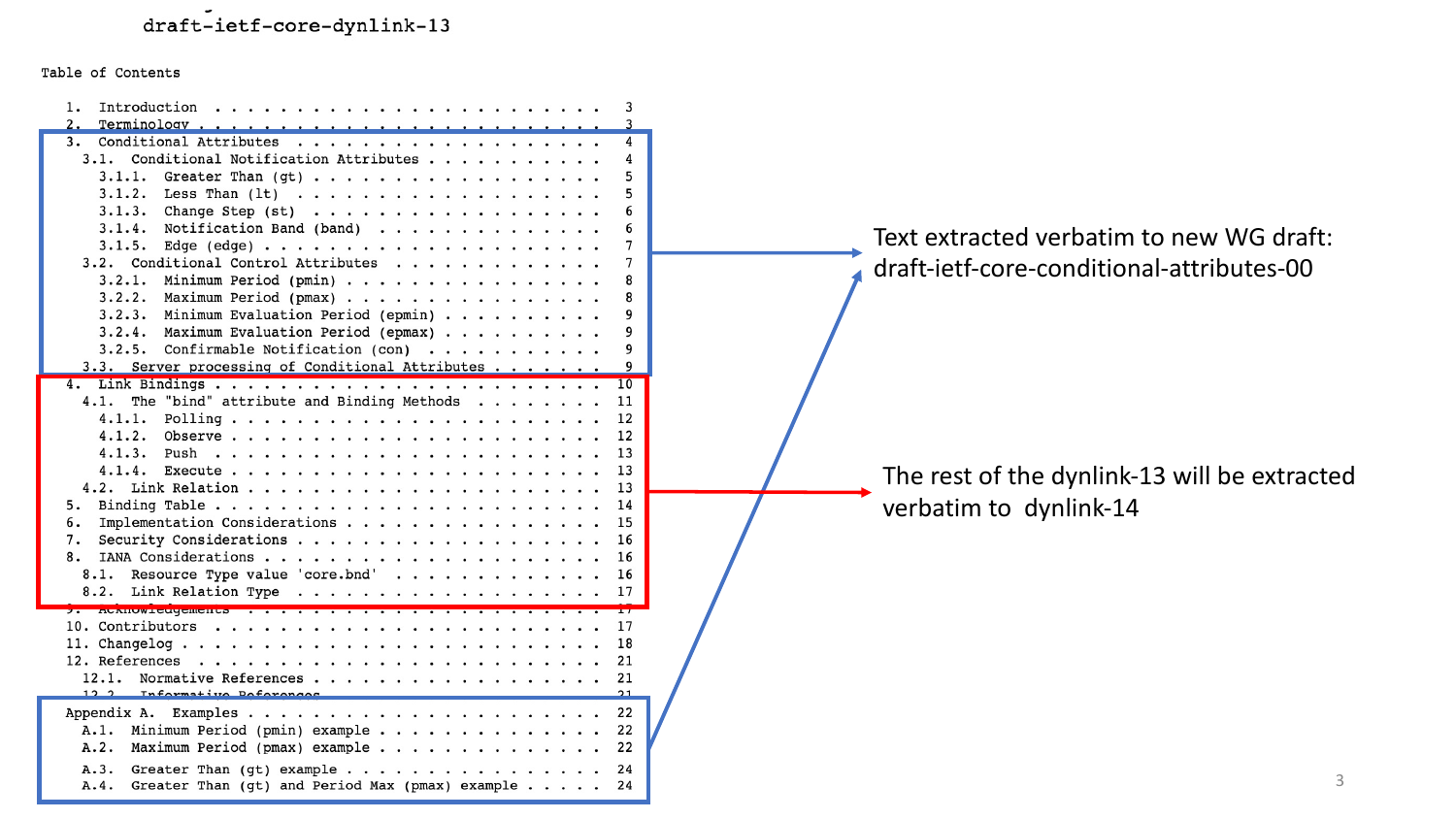## Why the changes?

- Current Dynlink draft right now contains these as 2 distinct sections
	- While conditional observe attributes are now ready for some time, the section on link bindings and binding tables still under development particularly in relation to other work such as CoRAL
- OMA's LWM2M specs has a dependency to Dynlink, but purely to the conditional observe attributes and not the link bindings
- Work on conditional attributes is almost finished
- Separating into 2 drafts will allow core-conditional-attributes to proceed rapidly towards RFC without creating pressure on link bindings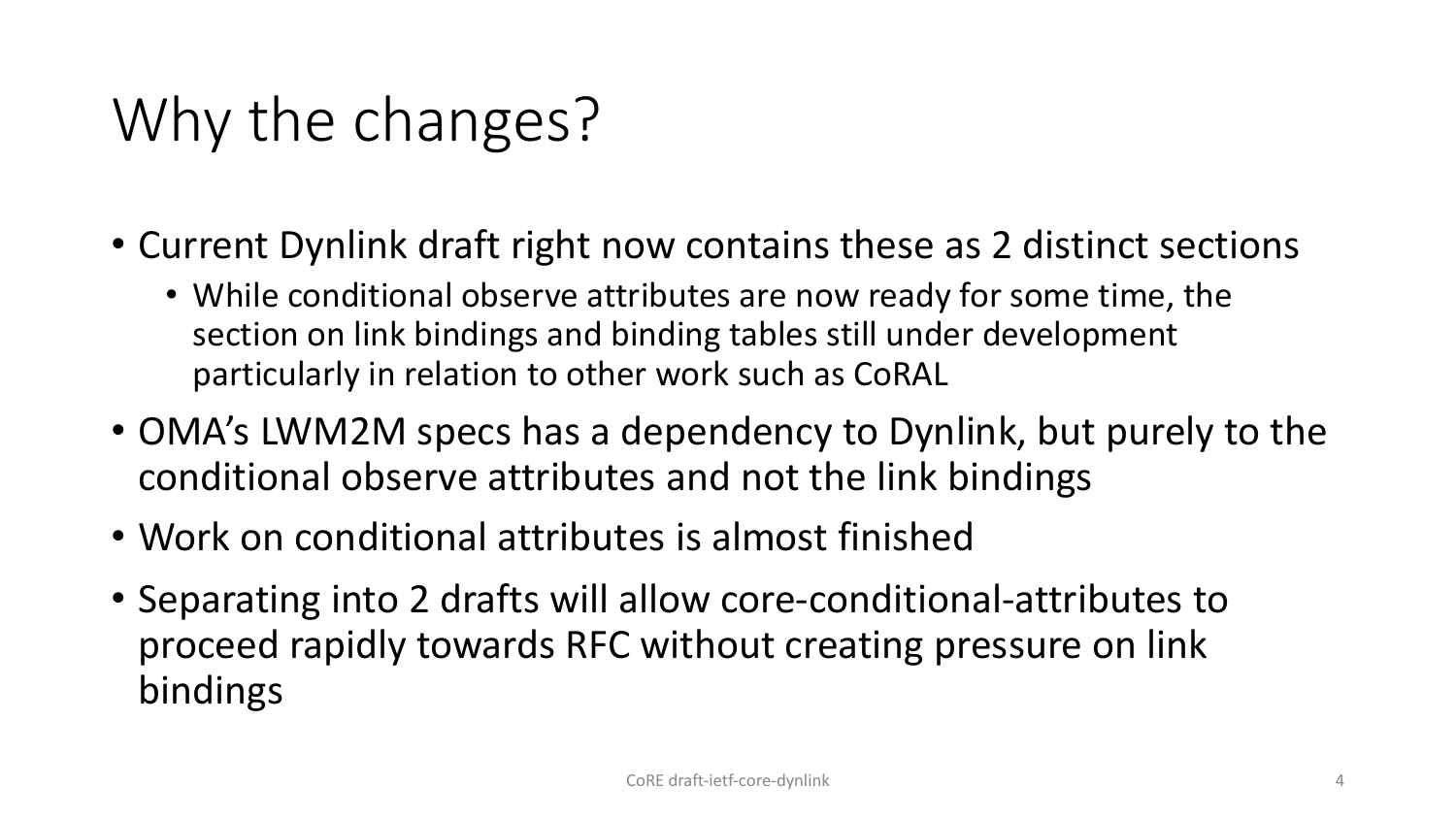### core-conditional-attributes-00 to -01

- Impact on behaviour from the possible presence of (multiple) proxies
	- This will be added into Implementation Considerations
- Text for possible security considerations
- Update reference code for server processing of Conditional Attributes
	- Include also a state machine to describe server-side processing, for example with epmin and epmax
- Then ready for WG last call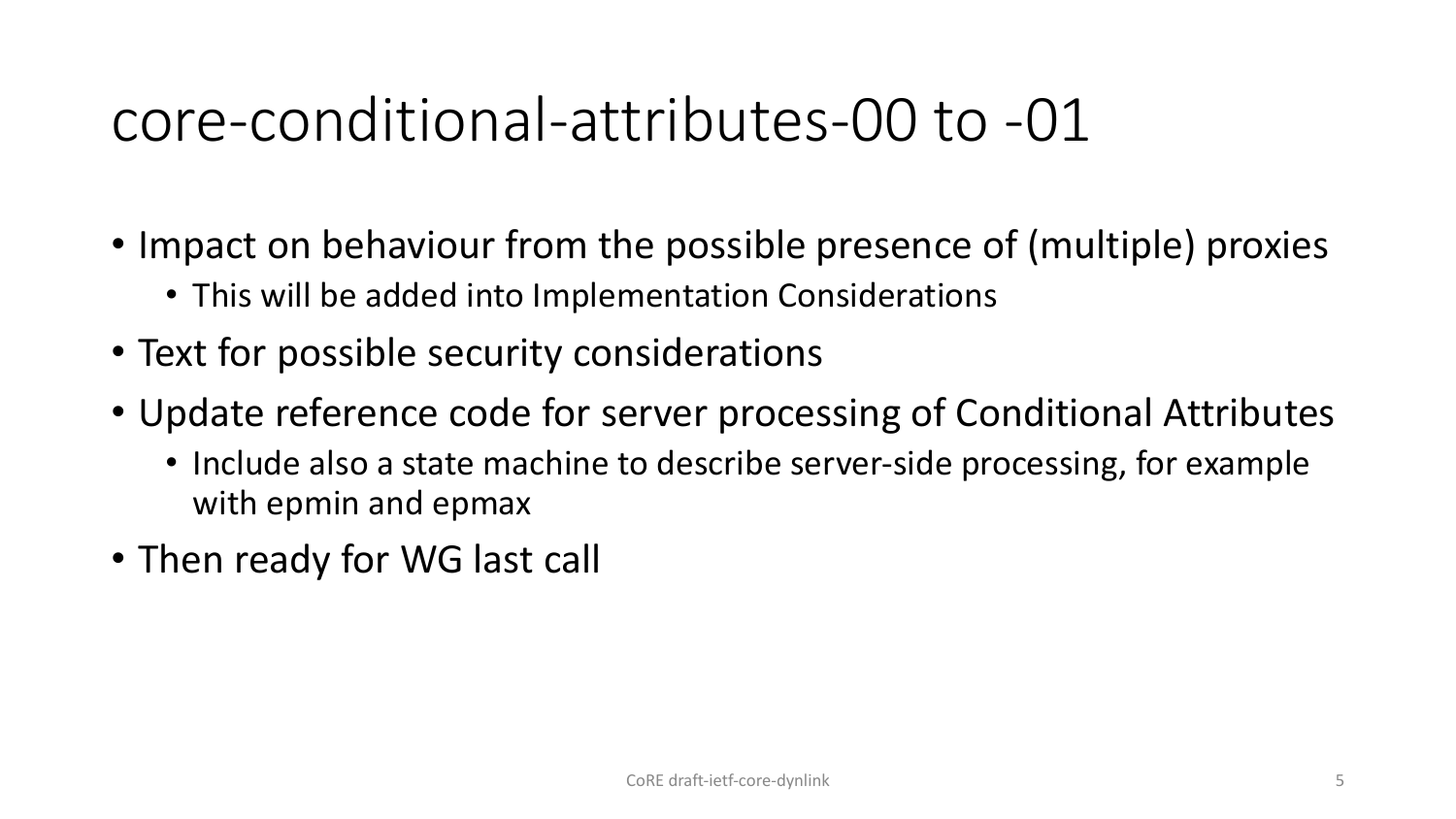### core-dynlink-13 to -14

- Shortcomings seen with using CoRE Link Format for describing link bindings in binding table
	- Exploration is still needed for better technique to describe link bindings